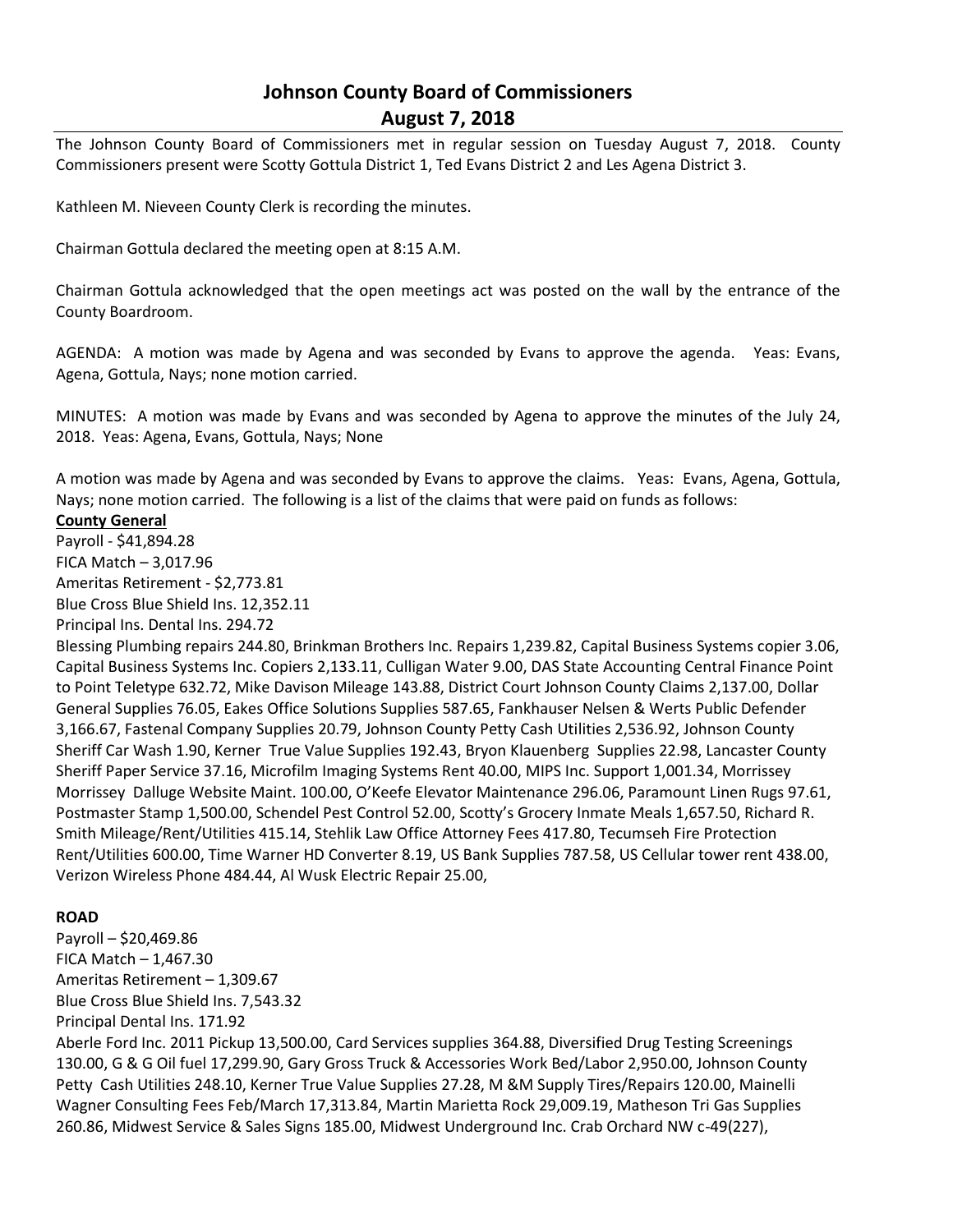133,735.81, Sid's Auto Parts 320.35, Nebraska Public Power Utilities 68.42, Paramount Linen Rugs 23.67, Stutheit Implement Parts 106.73, T.O. Haas tire 48.70, Village of Sterling Utilities 12.00,

# **VISITORS IMPROVEMENT FUND**

Johnson County NE Historical Society Lodging Tax 601.88

# **RECORD PRESERVATION FUND**

Mips support 120.12

#### **INHERITANCE TAX FUND**

A-1 Cellular Internet Router 50.00, City of Tecumseh Community Bldg Rent 200.00, Paul Durban Fees 750.00, Deborah Goracke Supplies 29.99, Lancaster County Sheriff Paper Service 18.00, Latimer Reporting Transcripts 39.20, Kevin McKinney Sound System Rental 150.00, Jury Expense 15,181.42

## **Keno Fund**

Johnson County NE Historical Society Payment 2,000.00

A motion was made by Agena and was seconded by Evans to approve Resolution No. 18-11 supporting the display of the National Motto "In God We Trust" in a prominent location in the Johnson County Courthouse. Yeas: Evans, Agena, Gottula, Nays; none motion carried.

A motion was made by Evans and was seconded by Agena to approve Resolution No. 18-12 A resolution for the Subdivision of Lots 1, 2 and 7, Johnson County Development Plat No. 1, located in the Northwest Quarter of the Southwest Quarter (NW  $\frac{1}{4}$  SW  $\frac{1}{4}$ ), of Section 15 Township 5, Range 11, East of the 6<sup>th</sup> P.M. Johnson County. Nebraska. Yeas: Evans, Agena, Gottula, Nays; none motion carried.

Chris Stone Maintenance was present to discuss with the board the bids for the Fence and the condensation lines.

A motion was made by Evans and was seconded by Agena to approve the bid from Dresen Contracting LLC to install a 6" Fence with 3 barbed wires on top around the tower at the Sheriff's Office in the amount of \$3,560.00. Yeas: Evans, Agena, Gottula, Nays; none motion carried.

The bid from Moran Plumbing & Heating for the replacement of all condensate lines on the 3<sup>rd</sup> floor of the Courthouse that drain Heating and Air conditioner in the amount of \$3,898.00 was approved.

A motion was made by Evans, and was seconded by Agena to go into closed session at 8:30 A.M. Yeas: Evans, Agena, Gottula, Nays; none motion carried.

The purpose of the closed session was for personnel.

A motion was made by Agena, and was seconded by Evans to come out of closed session at 8:37 A.M. Yeas: Evans, Agena, Gottula, Nays; none motion carried.

Highways Supt Matt Schaardt and Kelly Kuhl were present at the meeting to discuss county road and bridge projects.

Nancy Ward and TJ from International Union of Operating Engineers Local 571, Darold Plager, and Dan Schultz were present at the meeting for Union Negotiations. No decision was made.